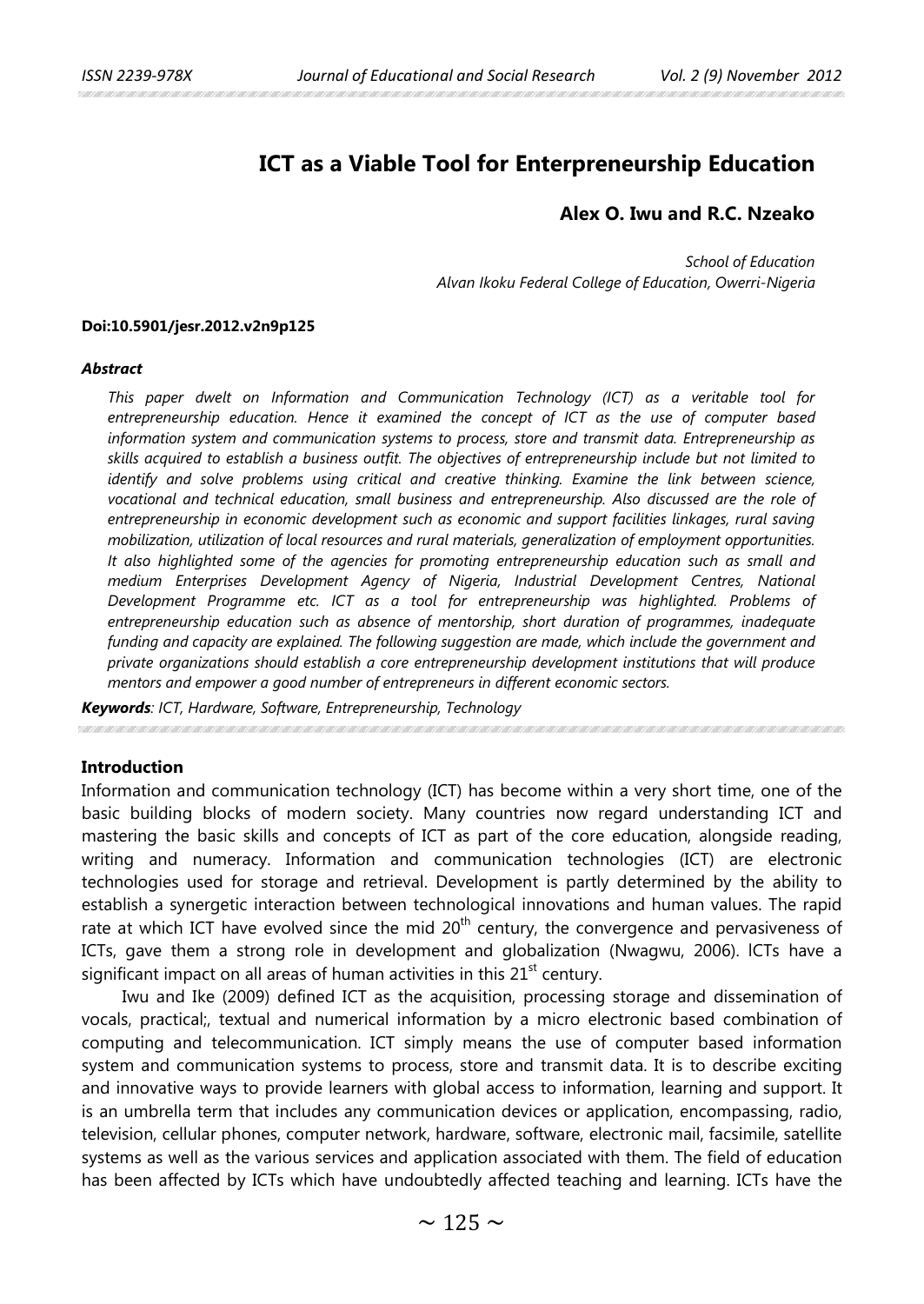potential to accelerate, enrich, and deepen skills, to motivate and engage students, to help relate school experiences to work practices. It also creates economic viability for future employees as well as strengthening and helping schools change. To ensure this therefore, there is need for entrepreneurship education (Dawodu 2005).

### **ICT Entrepreneurship Education**

In a rapidly changing world, basic education is essential for an individual to be able to access and apply information in opening up a business. The Economic Commission for African has indicated that the ability to access and use information is no longer a luxury, but a necessity for Entrepreneurship Education. The goal of entrepreneurship education enables the trainees and students to consider self employment as a viable option upon graduation from their institutions. Kalu and Onwukwe (2008) states that ICT permeates the business environment, it underspins the success of modern corporations, and it provides governments with an efficient infrastructure. At the same time, ICT adds value to the processes of entrepreneurship education, and in the organization and management of entrepreneurship sustainability. The internet is a driving force for much development and innovation in both developed and developing countries.

The use of ICT cuts across all aspects of economic and social life. Entrepreneurship developments in ICT are very rapid. This is because new versions of the old technology are on the increase. New and better ways of doing the old things are now with us. Technology quickly becomes obsolete requiring new skills and knowledge to be mastered frequently Adaptation is only possible when based on a sound understanding of the principles, and concepts of entrepreneurship education.

#### **Entrepreneurship Education in Nigeria**

The term entrepreneurship is derived from the term "entrepreneur". According to Encyclopedia Americana (1989); Entrepreneur is a business man who assumes the risk of bringing together the factors of production and receives his reward in form of profit from market value of his products. Okeke (2007) defines entrepreneurship as the ownership and management of a private business and the bedrock of small scale business oriented towards the production of goods and services to satisfy the needs and wants of consumers. Dawodu (2005) observed that entrepreneurship enhances economic development, creates jobs opportunities, transforms traditional industries, and stimulates investment and increase per capital income and output.

On the other hand, entrepreneurship skills are relevant skills and competencies that will enable an individual seek and run an enterprise successfully. Richen and Salagrik (2003) noted that entrepreneurial skills are acquired through training that emphasizes the acquisition and development of appropriate knowledge and skills that will enable an individual to maximize the resources around him within the limits of his capacity. Therefore, entrepreneurship education is a conscious effort geared towards the education and development of entrepreneurial knowledge, skills and ability essential in the management of an economic venture.

Entrepreneurship education is important to us because it is an education and training that allows students to develop and use their creativity to initiate responsibilities and risks. It has social and economic values. It helps to prepare the individual for life and most importantly, it gives a career opportunity to students or individuals who may never go to higher institution. Onwukwe (2008) rightly described the importance of entrepreneurship education as an education capable of reducing poverty in a population and empowering the disadvantaged segment of the population. A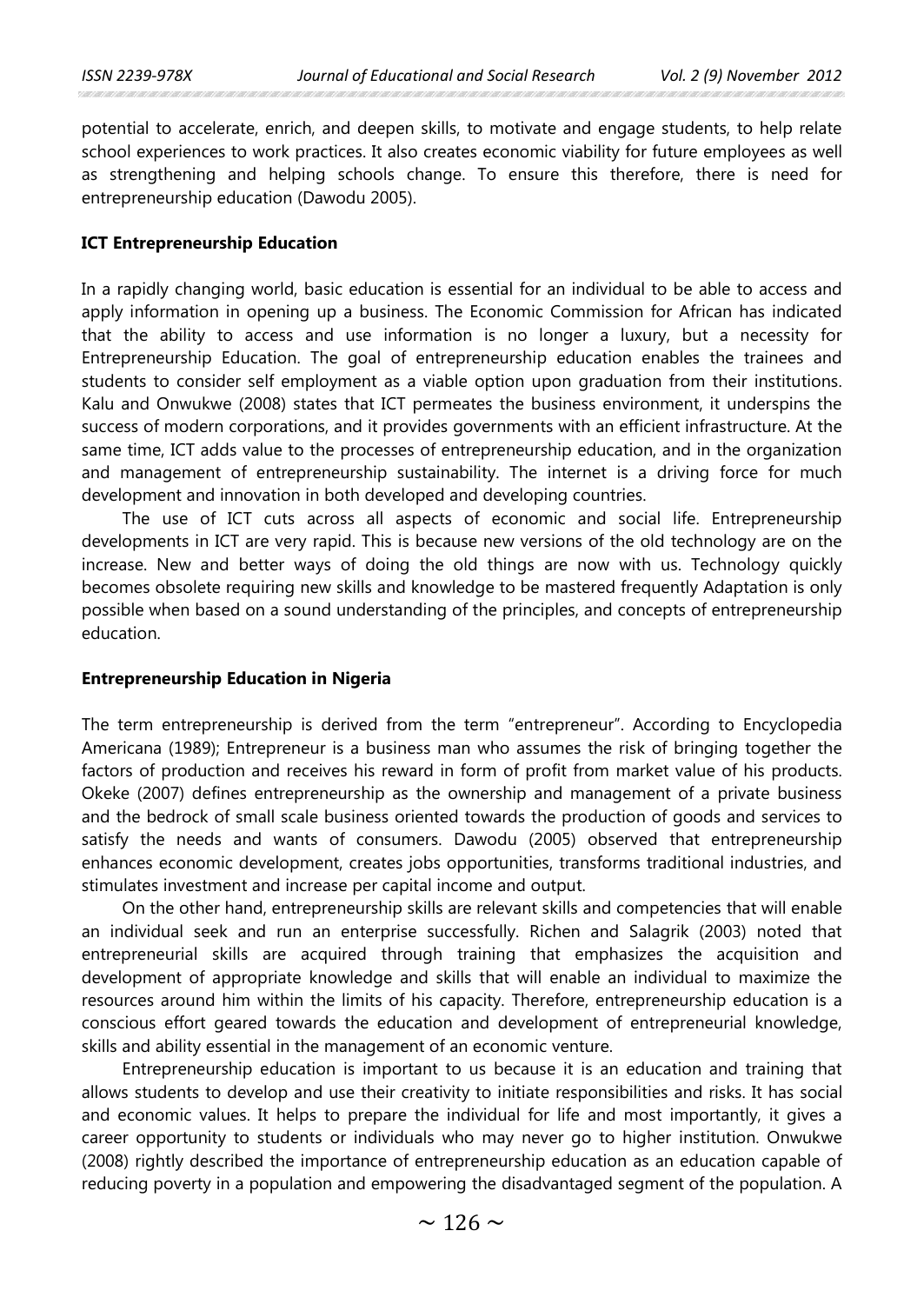teacher who is well trained in entrepreneurial skills using information and communication technology will certainly teach the students skills that will be useful to them as well as change the society for better. Not only that the declining economic fortunes and rising waves of unemployment should be minimized through entrepreneurship education

The reorientation towards entrepreneurial education must be the focus of government at large. A shift must be made from the presently mounted entrepreneurship education in our institutions which is theory as usual "to entrepreneurial spirit/skills development in the institutions.

## **Objectives of Entrepreneurship Education**

The objectives for Entrepreneurship Education include but not limited to:

- 1. Identify and solve problems using critical and creative thinking.
- 2. Examine the link between Science, Vocational and Technical education, small business and entrepreneurship.
- 3. Organize and manage oneself and one's activity.
- 4. Develop the spirit of creativity, logical thinking, self-reliance, independence and freedom of making one's own decision.

# **Role of Entrepreneurship in the Economic Development of the Country**

- 1. **Economic and Support Facilities Linkages**: No business exists alone without contacting other organizations or enterprises for one thing or other. The various sectors of the economy seem to be interrelated in the areas of production, distribution and preservation. Entrepreneurs or business organizations provide the needed local manpower, technical knowledge and services needed to operate and maintain facilities for constant production.
- 2. **Rural Saving Mobilization**: the establishment of community banks is a policy to help to mobilize rural savings for economic uses. These savings help to boost economic activities in rural areas.
- 3. **Utilization of Local Resources and Raw Materials**: The establishment of small business has helped to mop up the local agricultural products because these enterprises make use of the products for local manufacturing and this help to check waste.
- 4. **Generation of Employment Opportunities**: All the small and medium scale business generates more employment opportunities than most big enterprises. Many people depend on their business for their employment and may employ others to assist them.
- 5. **Stimulation of Indigenous Entrepreneurship Development**: the experience and skill gained in small business help in the operation and management of big business.
- 6. **Modification of Traditional Industries**: The development of indigenous and local industries and technologies may be achieved through entrepreneurship education. Countries like Japan, Taiwan, Singapore, South Korea and so on gained substantial improvement in their local and traditional industries through indigenous entrepreneurship education.

## **Agencies for Promoting Entrepreneurship Education**

Various agencies have been established in Nigeria to promote entrepreneurship and self employment. They include:

1. **Small and Medium Enterprises Development Agency of Nigeria (SMEDAN):** The SMEDAN was established by the Act 2003 as amended in 2004. It is charged with the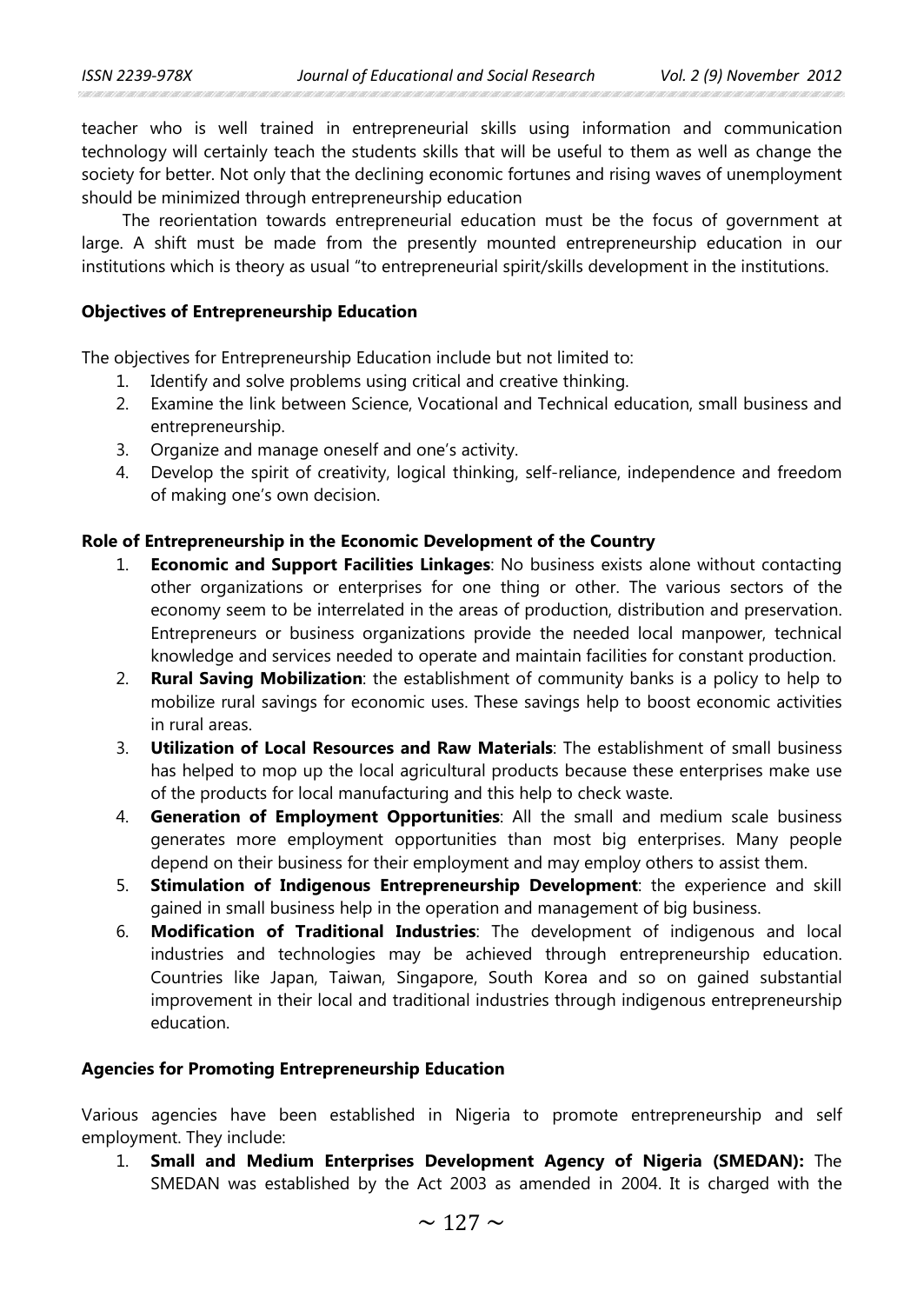responsibility for promoting and facilitating development programme in the small and medium-scale industrial sub- sector. Its mission is to facilitate the access of micro, small and medium entrepreneurs to all the resources required for development SMEDAN (2007). SMEDAN provides entrepreneurship development services. The agency organizes capacity building programmes for prospective entrepreneurs to create awareness of business opportunities in various areas (fish farming, waste recycling, snail farming, and so on SMEDAN has developed two entrepreneurship development programmes – public service entrepreneurship targeted at public servants who are retired from the public service and youth coppers to assists them to engage in self-employment).

- 2. **Industrial development Centers**: Industrial Development Centers (IDCs) were established to render free technological managerial assistance to small and medium enterprises towards the establishment of new enterprises as well as the development, modernization and growth of existing enterprises. IDCs were established in 1962/1963 under the regional governments as an agency to promote small scale industries and taken over by the Federal Government in the 1970s. They serve as advisory and technical support centers for smallscale business.
- 3. **National Development for Employment Entrepreneurship Development Programme (NDEEDP)**. NDEEDP runs an entrepreneurship Development programme for graduates of tertiary institutions and retired public/private sectors workers to enable them identify business opportunities. Participants are identified during a sensitization training conducted during the NYSC orientation programme. This is followed by the Start-Your-Own-Business training programme. In 2004, 37,687 NYSC members benefited from the entrepreneurship training programme, while 15,374 graduates of tertiary institutions benefited from the Start-Your-Own Business training (NDE, 2004 cited in Onwukwe 2008).
- 4. **Entrepreneurship Development Studies in Universities (EDS):** The National Universities Commission has made it mandatory for all students to be exposed to entrepreneurship training at university level. Most universities have established centers for entrepreneurship studies. A number of courses are offered to students in their third year. The courses are compulsory for all students irrespective of discipline.
- 5. **Private Entrepreneurship Development Programmes (PEDP):** A few NGOs also offer entrepreneurship development programmes they include the FATE foundation in Lagos, which promotes business and entrepreneurial development. It equips aspiring entrepreneurs with skills, toots, networking, and financing that they need to establish successful business. It targets youth aged between 22-23 years with a university degree. There is a mentoring programme as well as a loan support service for aspiring entrepreneurs.

### **ICT as a Tool for Entrepreneurship**

Improved entrepreneurship education is essential to the creation of effective human capital in any country (Eroh, 2007). The need for ICT as a tool in entrepreneurship education can not be over emphasized. In this technology-driven age, everyone requires ICT competence to survive. Entrepreneurship educators are finding it very necessary to train and re-train their employees to establish, increase their knowledge of computers and other ICT facilities (Adomi and Amic, 2006). This calls for early acquisition of ICT skills by students of entrepreneurship education.

The ability to use computers effectively has become an essential part of everyone's education. Skills such as bookkeeping, clerical, and administrative work, stocktaking and so forth, now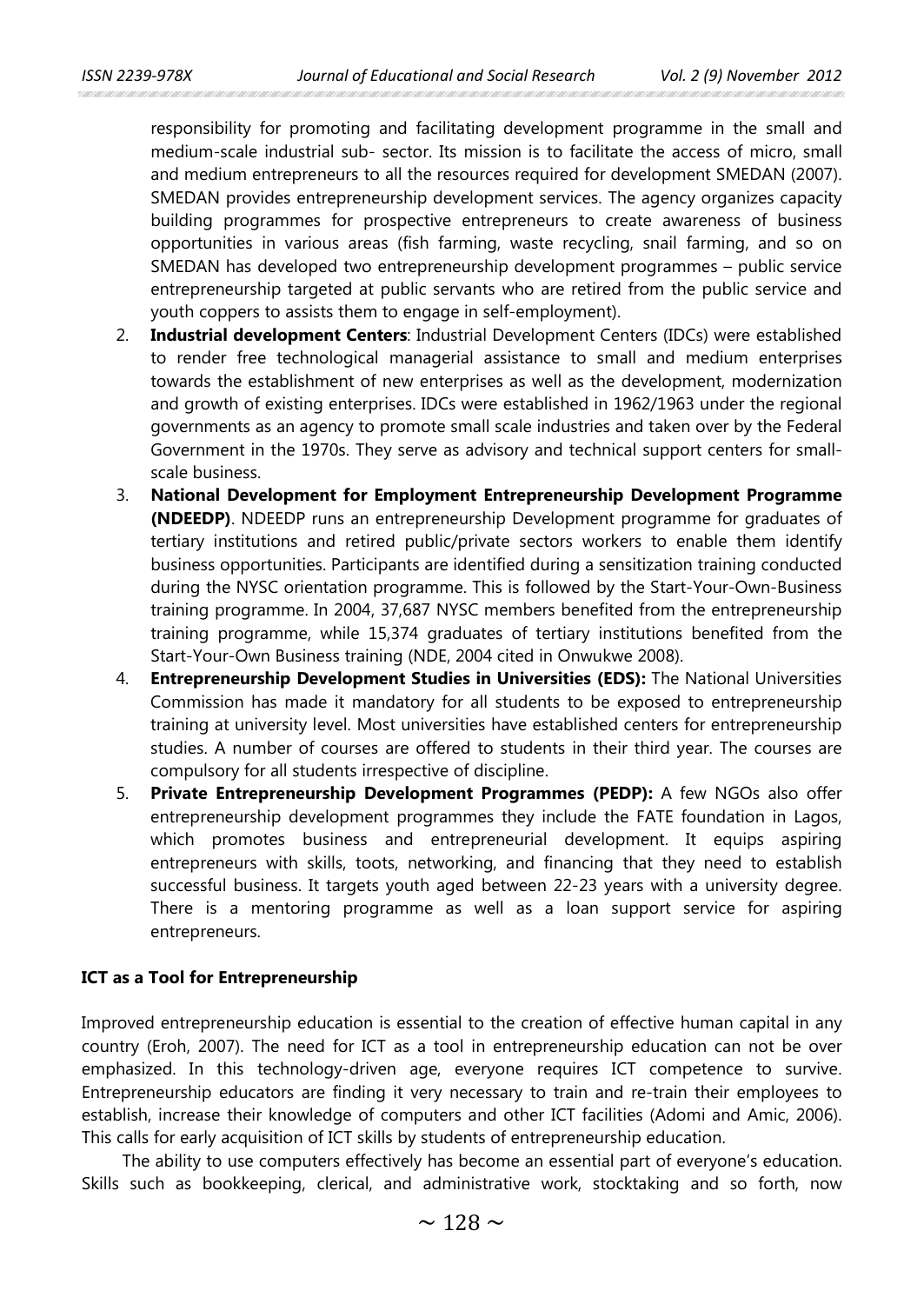constitute a set of computerized practices that form the core IT skills package: spreadsheets, word processors, and databases (Adomi 2005).

The demand for computer/ICT literacy is increasing in Nigeria, because educators realize that computers and other ICT facilities can enhance entrepreneur education. On the other hand, educators have also realized that computers can be a threat to their job, and the only way to enhance job security is to become computer literate. With the high demand for computer literacy, the teaching and learning of these skills is concern among entrepreneurs' educators (Brakel, 2003). This is also true of other ICT components.

New instructional techniques that use ICTs provide a different modality of instruments. For the student, ICT use, allows for increased individualization of learning. In schools where new technologies are used, students have access to tools that adjust to their attention span and provide valuable and immediate feed back for literacy enhancement, which is currently not fully implemented in the Nigerian school system (Enuku & Emuka, 2000). ICT as a tool will prove beneficial in improving Nigeria's educational system and giving students a better entrepreneurship education.

### **Problems of Entrepreneurship Education**

- 1. **Absence of Mentorship**: There is need to introduce a mentorship programme into the training activities, so that young entrepreneurs can learn from successful businessmen.
- 2. **Institutionalizing Business Training in skills acquisition programmes**: Business training should be a core part of all vocational and skills acquisition programmes since most of the graduate of these programmes are expected to end up in self-employment.
- 3. **Short duration of Programmes:** Most of the programmes are short of duration ranging from one week programmes to a few weeks/months. There should be enough time to incorporate practical elements.
- 4. **Inadequate funding and capacity**: Considering the magnitude of the youth employment problem in Nigeria, and the number of potential beneficiaries there is need for increased findings in order to reach a larger number of youth annually.
- 5. **Absence of linkages between training agencies and institutions**: Most tertiary institutions have nothing or little evidence of collaborative arrangements between them and enterprises development agencies in the country.
- 6. **Linkages between Entrepreneurship Development Agencies**: The executing agencies were set up by different laws and care was taken to ensure little overlapping between their mandates. There is need for more collaboration between them so that they exploit each others strength for different activities.
- 7. Poor technology of the three key agencies, only the website of SMEDAN was functioning, and even the one has to register as a member to access information and this is a very different exercise.

### **Conclusion**

It is obvious that training in ICT and entrepreneurship is central to self reliance. The present global economic crisis and the rising waves of unemployment have greatly emphasized the need for entrepreneurship education and ICT for production of skilled and self reliant individuals. Nigerian needs functional technology centre for the production of skill and self reliant graduates from Secondary Schools, Colleges of Education, Polytechnic and Universities. In order to achieve the basic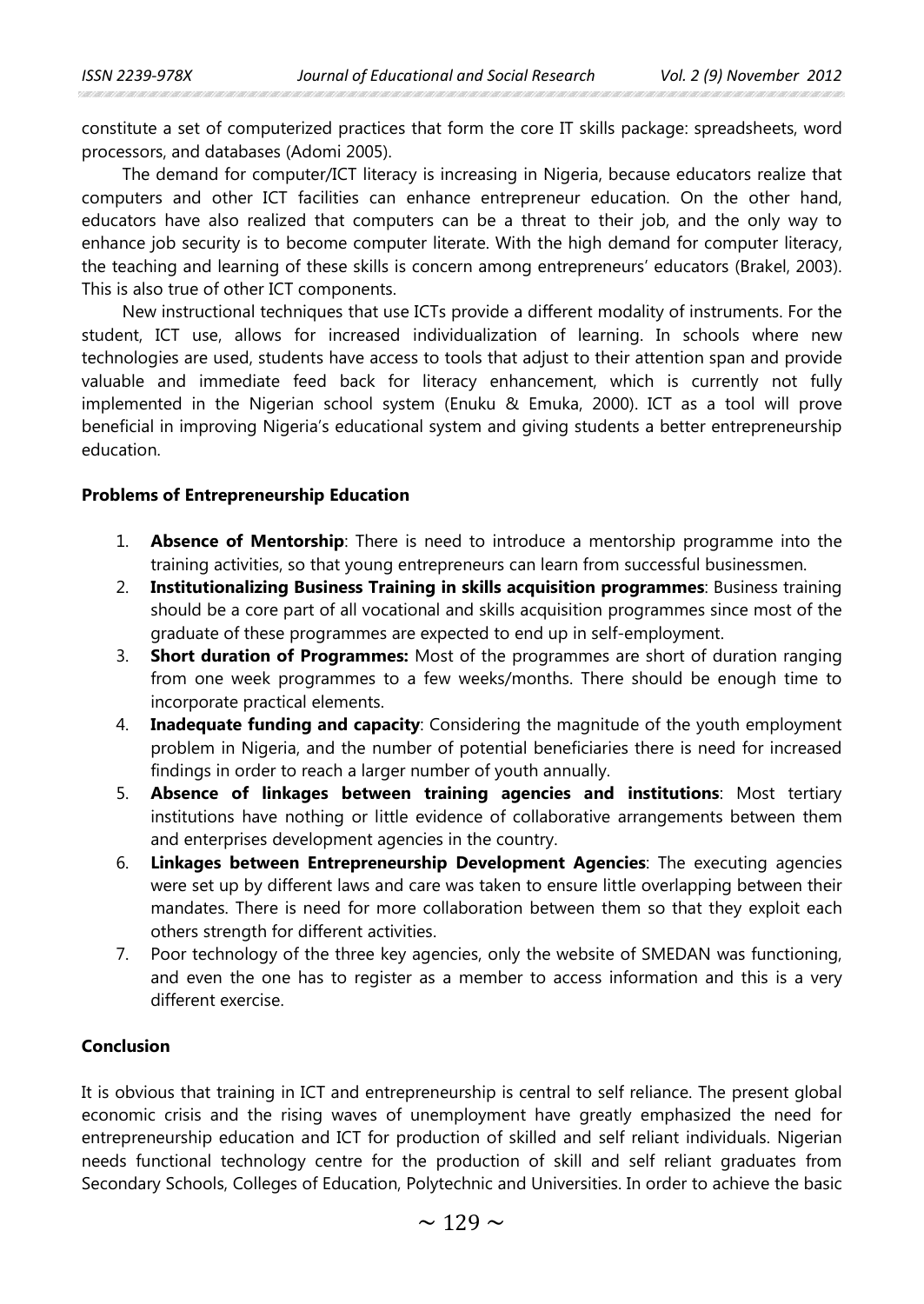tenets of self reliance and entrepreneurship education required for the Nigeria's society, we need to go back the drawing board and redesign our curriculum from primary to tertiary curriculum development as to decide what kind of skills, knowledge and attitude needed for the relevant for the entrepreneurship education.

# **Recommendations**

In the light of the crucial issues discussed, the paper recommends as follows:

- 1. The Government and private organizations should establish a core entrepreneurship development institution that will produce mentors and empower good number of entrepreneurs in different economic sectors.
- 2. The Government should organize short-term entrepreneurship capacity development to assist emerging and practicing entrepreneurship to reach all sectors of economy.
- 3. The Government should make provision for financial assistance in form of soft loans to assist and encourage students and other public who might embark upon self-reliance industry.
- 4. The Government should ensure that all tertiary institutions should be made beneficiaries of ICT project.
- 5. Teachers with adequate skills in entrepreneurship education aim ICT complaint should be given compulsory packages for the establishment of small scale industry.
- 6. The Federal Ministry of Mines and Power should seek to wards establishing electricity supply in Nigeria.
- 7. Every graduating student from tertiary institutions should be encouraged to own basic hand and machine tools appropriate to his or her areas of specialization for entrepreneurship activities after graduation.
- 8. The technical and vocational education curricula in the country should be reviewed and enriched with both the theory and practical components of entrepreneurship education.

# **References**

- *Adomi, E.E. and Anie, S.O. (2006). An assessment of computer literacy skills of professionals in Nigerian university libraries. Library Hi Tech News 23(2)10-14.*
- *Adomi, E.E. (2005): Internet development and connectivity in Nigeria. Program 39(3):257-58.*

*Dawodu, F.A.A. (2005): "Sustainable partnering in Niger Delta. "A Journal of Management and Technology. ldah. Encyclopedia Americana (1989). Chicago. Heinemann Books.*

- *Enuka, U.A. & Enuka 0. (2000). Breaking down the walls. Computer application in correctional/prison education. Benin Journal of Education studies 12113 (112):64-71.*
- *Evol, C.J. (2007). Policy networks and the transformation of secondary education through ICTs in Africa. International Journal of Education and Development using ICT (IJEDICT) 3(1), 64-84.*
- *Iwu, A.O. & Ike, G.A. (2009). Information and communication technology and programmed instruction for the attainment of educational goals in Nigeria's secondary schools. Journal of the Nigeria Association for Educational Media and Technology 1(1) September, 2009.*
- *Kalu, I.N. & Onwukwe (2008). Introduction to small scale Business and Entrepreneurship Education. Current stars publishers' international company. Owerri.*

*Nzeako, R.C. (2008). Opinion of students on the availability of and utilization of Information and Communication Technology in National Open University of Nigeria M.Ed thesis: University of Port Harcourt, Nigeria*

*Nigeria Youth Employment Action Plan (NIVEAP 2009-2011).*